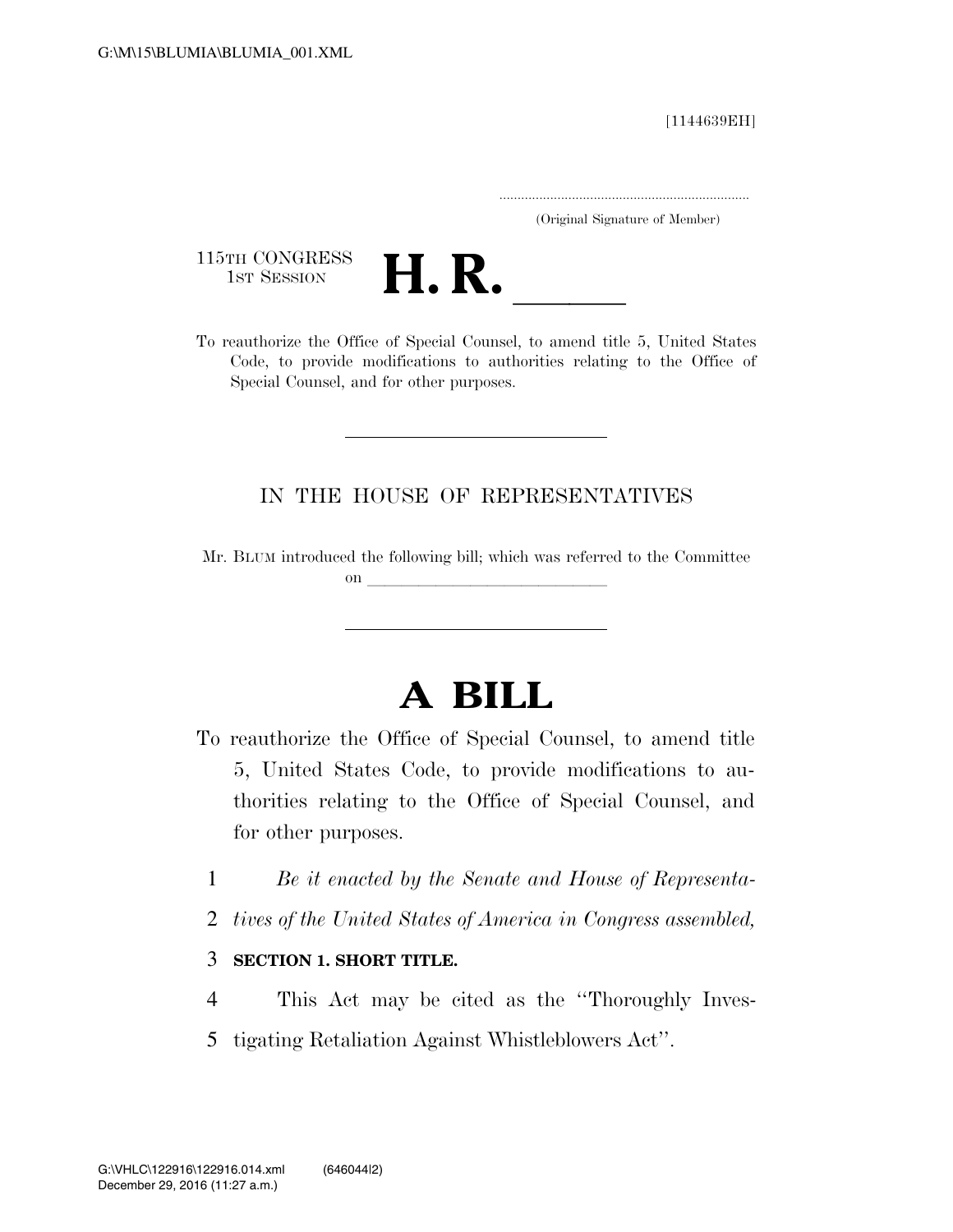$\mathfrak{D}$ 

# **SEC. 2. REAUTHORIZATION OF THE OFFICE OF SPECIAL COUNSEL.**

3 (a) IN GENERAL.—Section  $8(a)(2)$  of the Whistle- blower Protection Act of 1989 (5 U.S.C. 5509 note) is amended to read as follows:

 ''(2) \$24,119,000 for fiscal year 2017 and \$25,735,000 for each of fiscal years 2018, 2019, 2020, and 2021 to carry out subchapter II of chap- ter 12 of title 5, United States Code (as amended by this Act).''.

 (b) EFFECTIVE DATE.—The amendment made by subsection (a) shall be deemed to apply beginning on Octo-ber 1, 2016.

# **SEC. 3. ACCESS TO AGENCY INFORMATION.**

 Section 1212(b) of title 5, United States Code, is amended by adding at the end the following:

 "(5)(A) In carrying out this subchapter, the Special Counsel is authorized to—

 $\frac{1}{2}$  (i) have access to any record or other informa- tion (including a report, audit, review, document, recommendation, or other material) of any agency under the jurisdiction of the Office of Special Coun- sel, consistent with the requirements of subpara- $24 \quad \text{graph } (C);$  and

25 "(ii) require any employee of such an agency to provide to the Office any record or other information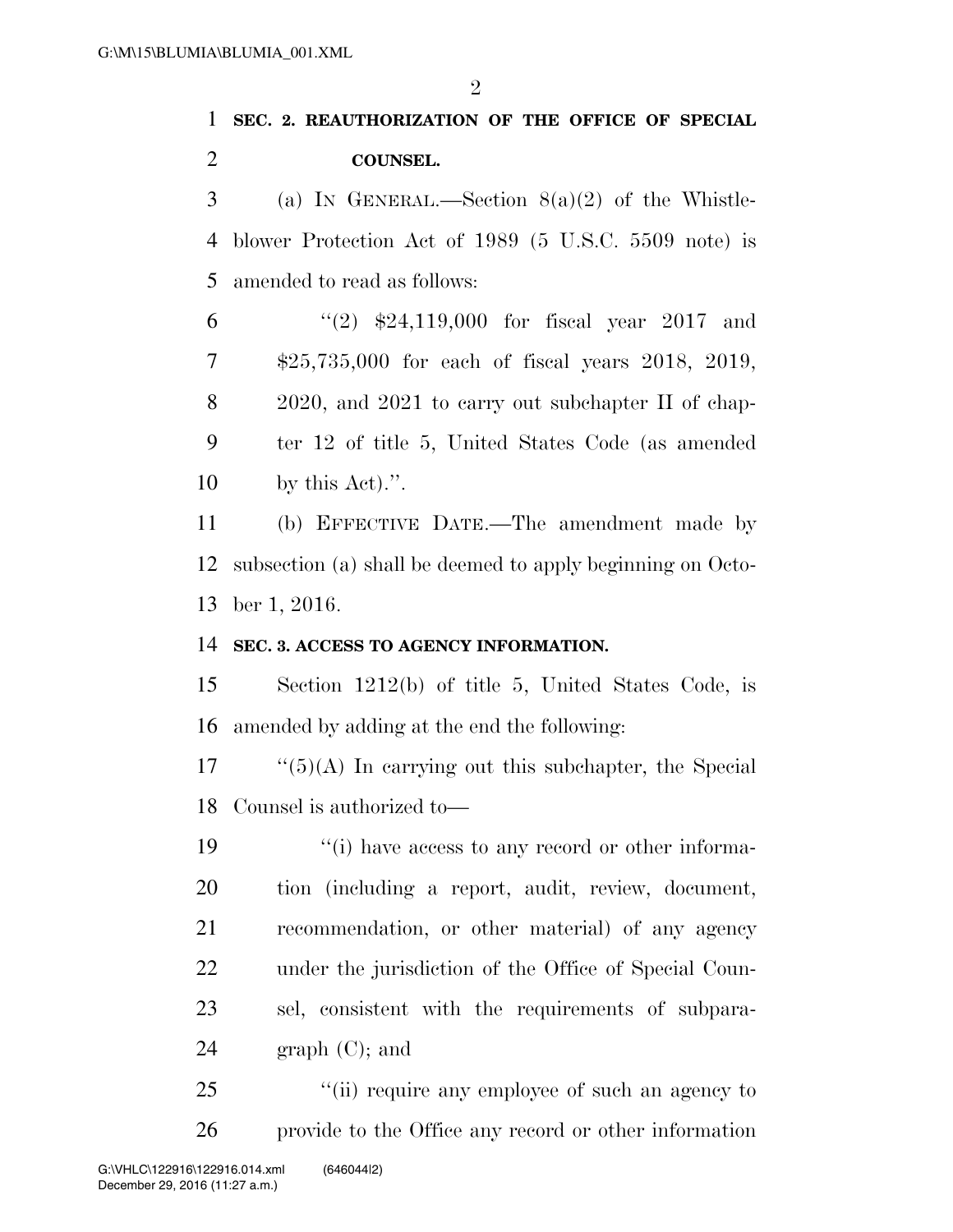during an investigation, review, or inquiry of any agency under the jurisdiction of the Office.

 ''(B) With respect to any record or other information made available by an agency under this subchapter, the Office shall apply a level of confidentiality to such record or information at the level of confidentiality applied to the record by the agency.

 ''(C) With respect to any record or other information described under subparagraph (A), the Attorney General or an Inspector General may withhold access to any such record or other information if the disclosure could reason- ably be expected to interfere with an ongoing criminal in- vestigation or prosecution, but only if the Attorney Gen- eral or applicable agency head submits a written report to the Office of Special Counsel describing the record or other information withheld and the reason for the with-holding.''.

#### **SEC. 4. WHISTLEBLOWER PROVISIONS.**

 Section 1213 of title 5, United States Code, is amended—

- (1) in subsection (b), by striking ''15 days'' and 22 inserting "45 days";
- 23 (2) in subsection  $(d)$ —
- 24  $(A)$  in paragraph  $(4)$ , by striking "and" at the end;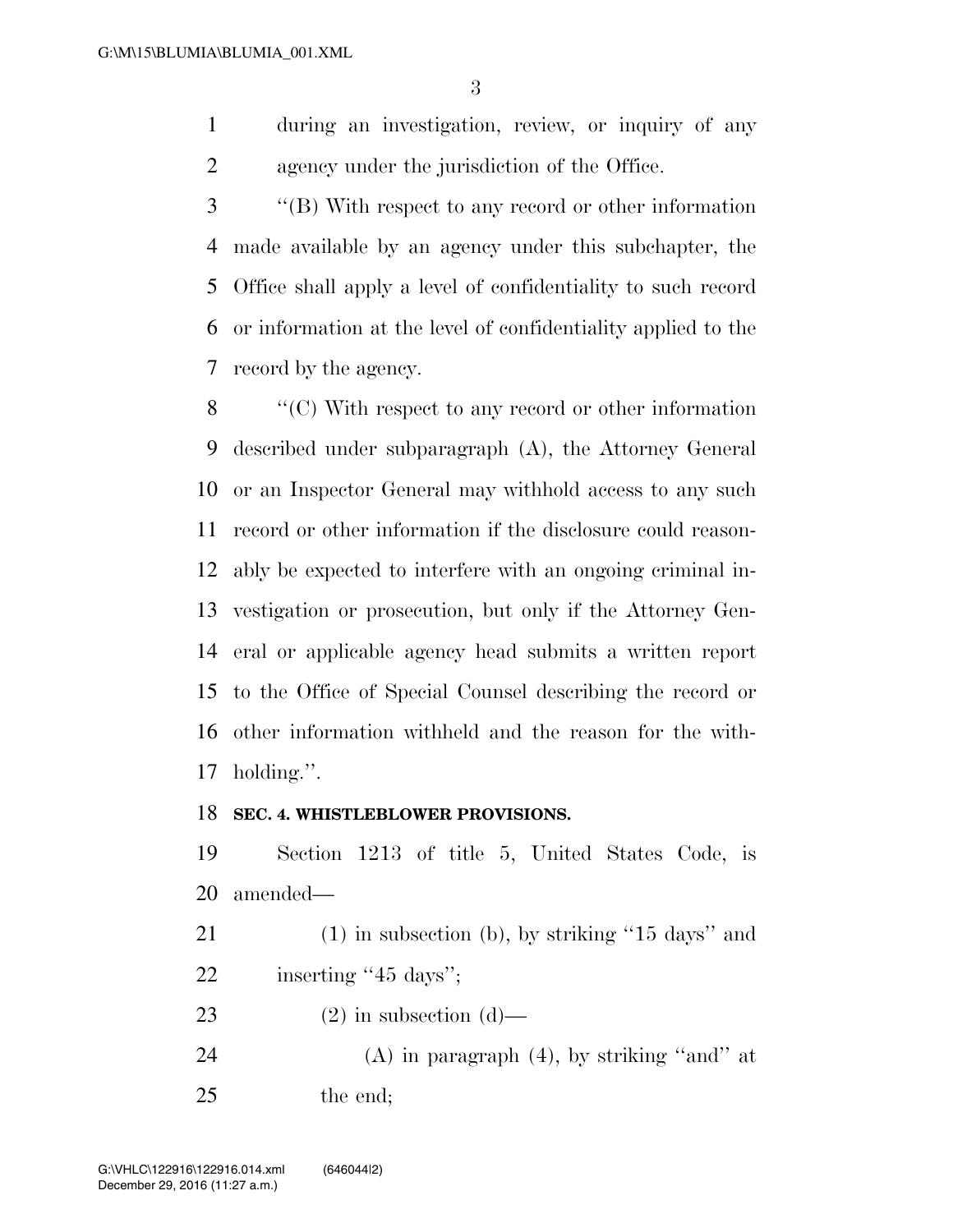| $\mathbf{1}$   | $(B)$ in paragraph $(5)$ —                                  |
|----------------|-------------------------------------------------------------|
| $\overline{2}$ | (i) in the matter before subparagraph                       |
| 3              | $(A)$ , by striking "such as" and inserting                 |
| $\overline{4}$ | "including"; and                                            |
| 5              | (ii) in subparagraph $(D)$ , by striking                    |
| 6              | the period at the end and inserting ";                      |
| 7              | and"; and                                                   |
| 8              | (C) by adding at the end the following:                     |
| 9              | $``(6)$ if any disclosure referred to an agency             |
| 10             | head under subsection (c) is substantiated in whole         |
| 11             | or in part by the agency head, a detailed explanation       |
| 12             | of the failure to take any action described under           |
| 13             | paragraph $(5)$ ."; and                                     |
| 14             | $(3)$ in subsection (e), by adding at the end the           |
| 15             | following:                                                  |
| 16             | $\lq(5)$ If an agency head submits a report to the Spe-     |
| 17             | cial Counsel under subsection (d) that includes a descrip-  |
| 18             | tion of any agency action proposed to be taken as a result  |
| 19             | of the investigation, the agency head shall, not later than |
| 20             | 180 days after the date of such submission, submit a sup-   |
| 21             | plemental report to the Special Counsel stating whether     |
| 22             | any proposed action has been taken, and if the action has   |
| 23             | not been taken, the reason why it has not been taken.".     |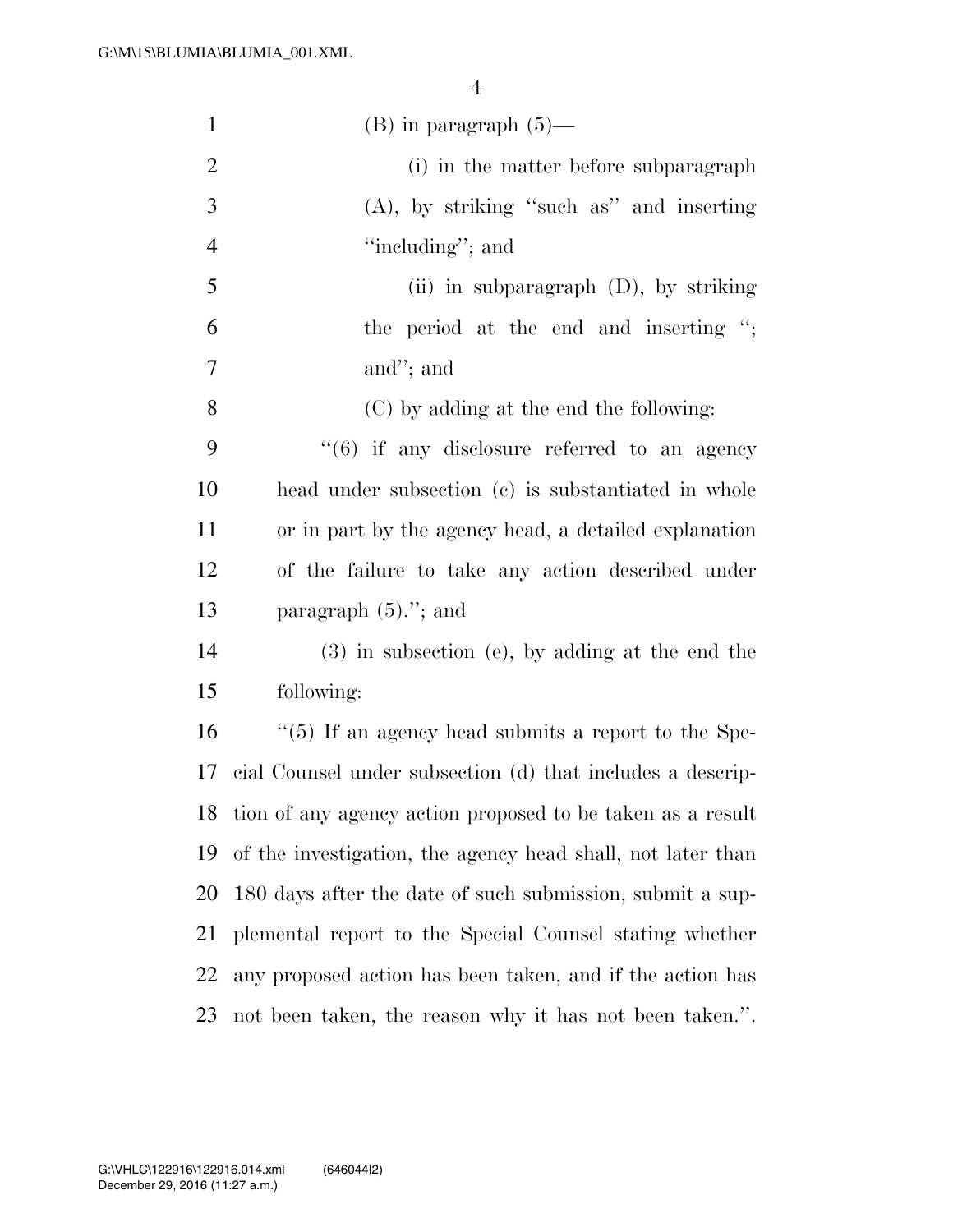#### **SEC. 5. TERMINATION OF CERTAIN OSC INVESTIGATIONS.**

 (a) IN GENERAL.—Section 1214(a) of title 5, United States Code, is amended by adding at the end the fol-lowing:

 "(6)(A) Within 30 days of receiving an allegation from a person under paragraph (1), the Special Counsel may terminate an investigation under such paragraph with respect to the allegation, without further inquiry or an opportunity for the person to respond, if the Special Counsel determines that—

11 ''(i) the same allegation, based on the same set of facts and circumstances—

 ''(I) had previously been made by the per- son and previously investigated by the Special Counsel; or

 ''(II) had previously been filed by the per- son with the Merit Systems Protection Board; 18 ''(ii) the Office of Special Counsel does not have jurisdiction to investigate the allegation; or

 $\frac{1}{20}$  (iii) the person knew or should have known of the alleged prohibited personnel practice earlier than the date that is 3 years before the date Special Counsel received the allegation.

24  $\langle$  (B) If the Special Counsel terminates an investiga- tion under subparagraph (A), not later than 30 days after the date of such termination the Special Counsel shall pro-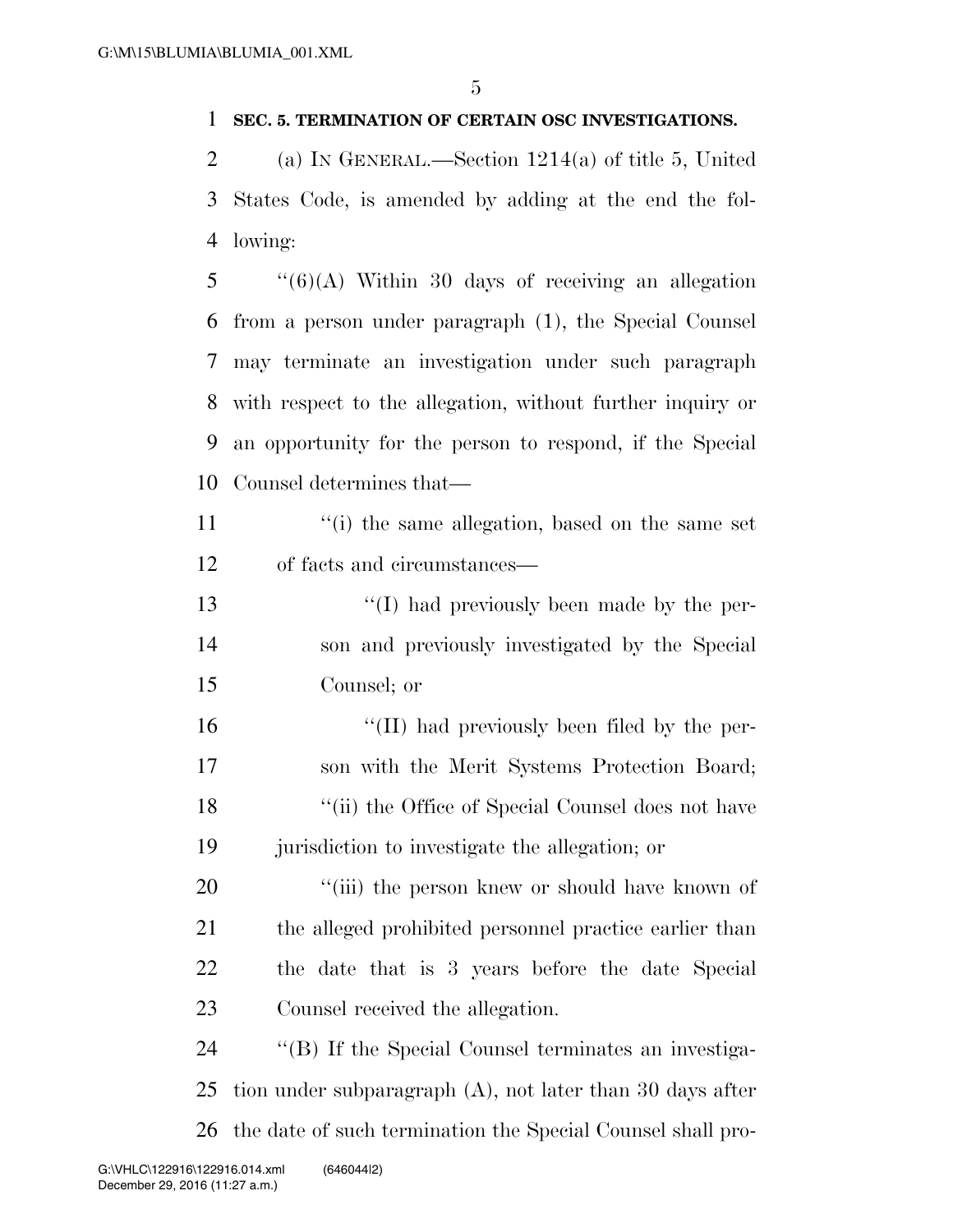vide a written notification stating the basis for the termi- nation to the person who made the allegation. Paragraph (1)(D) shall not apply to any termination under such sub-paragraph.''.

 (b) CONFORMING AMENDMENTS.—Section 1214 of title 5, United States Code, is amended—

7 (1) in subsection (a)(1)(A), by striking "The Special Counsel'' and inserting ''Except as provided in paragraph (6), the Special Counsel''; and

10 (2) in subsection (a)(1)(C), in the matter before clause (i), by inserting ''or paragraph (6)'' after 12  $"parallel (2)$ ".

# **SEC. 6. REPORTING REQUIREMENTS.**

 (a) OSC ANNUAL REPORT TO CONGRESS.—Section 1218 of title 5, United States Code, is amended to read as follows:

## **''§ 1218. Annual report**

18 ''(a) The Special Counsel shall submit an annual re- port to Congress on the activities of the Special Counsel. Any such report shall include—

  $\qquad$   $\qquad$   $\qquad$   $\qquad$   $\qquad$   $\qquad$   $\qquad$   $\qquad$   $\qquad$   $\qquad$   $\qquad$   $\qquad$   $\qquad$   $\qquad$   $\qquad$   $\qquad$   $\qquad$   $\qquad$   $\qquad$   $\qquad$   $\qquad$   $\qquad$   $\qquad$   $\qquad$   $\qquad$   $\qquad$   $\qquad$   $\qquad$   $\qquad$   $\qquad$   $\qquad$   $\qquad$   $\qquad$   $\qquad$   $\qquad$   $\qquad$  gations of prohibited personnel practices filed with the Special Counsel, and the cost of allegations so disposed of;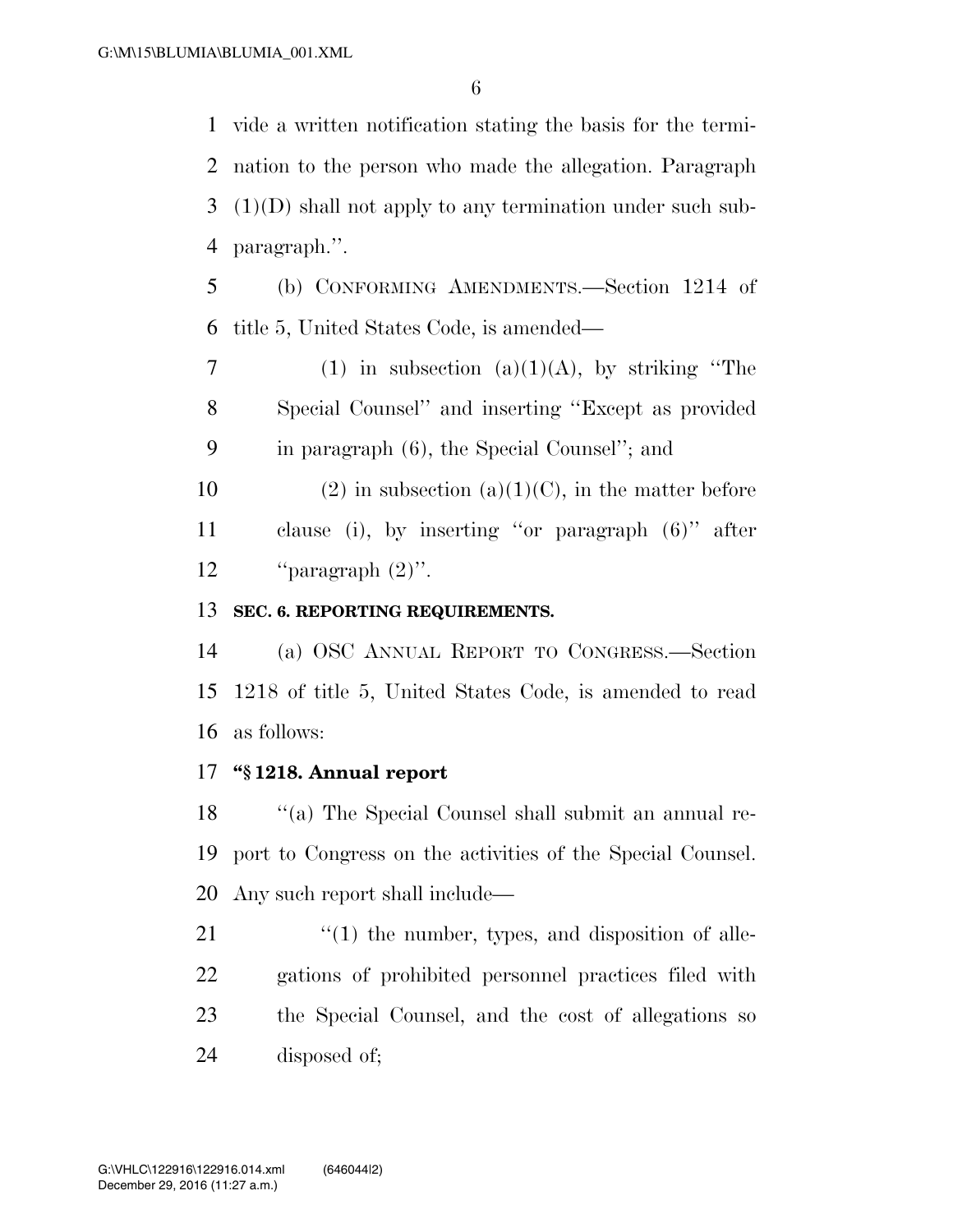| $\mathbf{1}$   | $\lq(2)$ the number of investigations conducted by        |
|----------------|-----------------------------------------------------------|
| $\overline{c}$ | the Special Counsel;                                      |
| 3              | $"$ (3) the number of stays or disciplinary actions       |
| $\overline{4}$ | negotiated by the Special Counsel with agencies;          |
| 5              | $(4)$ the number of cases in which the Special            |
| 6              | Counsel did not make a determination whether there        |
| 7              | are reasonable grounds to believe that a prohibited       |
| 8              | personnel practice has occurred, exists, or is to be      |
| 9              | taken within the 240-day period specified in section      |
| 10             | 1214(b)(2)(A)(i);                                         |
| 11             | $\cdot\cdot$ (5) a description of the recommendations and |
| 12             | reports made by the Special Counsel to other agen-        |
| 13             | cies pursuant to this subchapter, and the actions         |
| 14             | taken by the agencies as a result of the reports or       |
| 15             | recommendations;                                          |
| 16             | $\lq\lq (6)$ the number of —                              |
| 17             | "(A) actions initiated before the Merit Sys-              |
| 18             | tems Protection Board, including the number of            |
| 19             | corrective action petitions and disciplinary ac-          |
| 20             | tion complaints so initiated; and                         |
| 21             | "(B) stays and stay extensions obtained                   |
| 22             | from the Board; and                                       |
| 23             | $\lq(7)$ the number of prohibited personnel prac-         |
| 24             | tice complaints that result in—                           |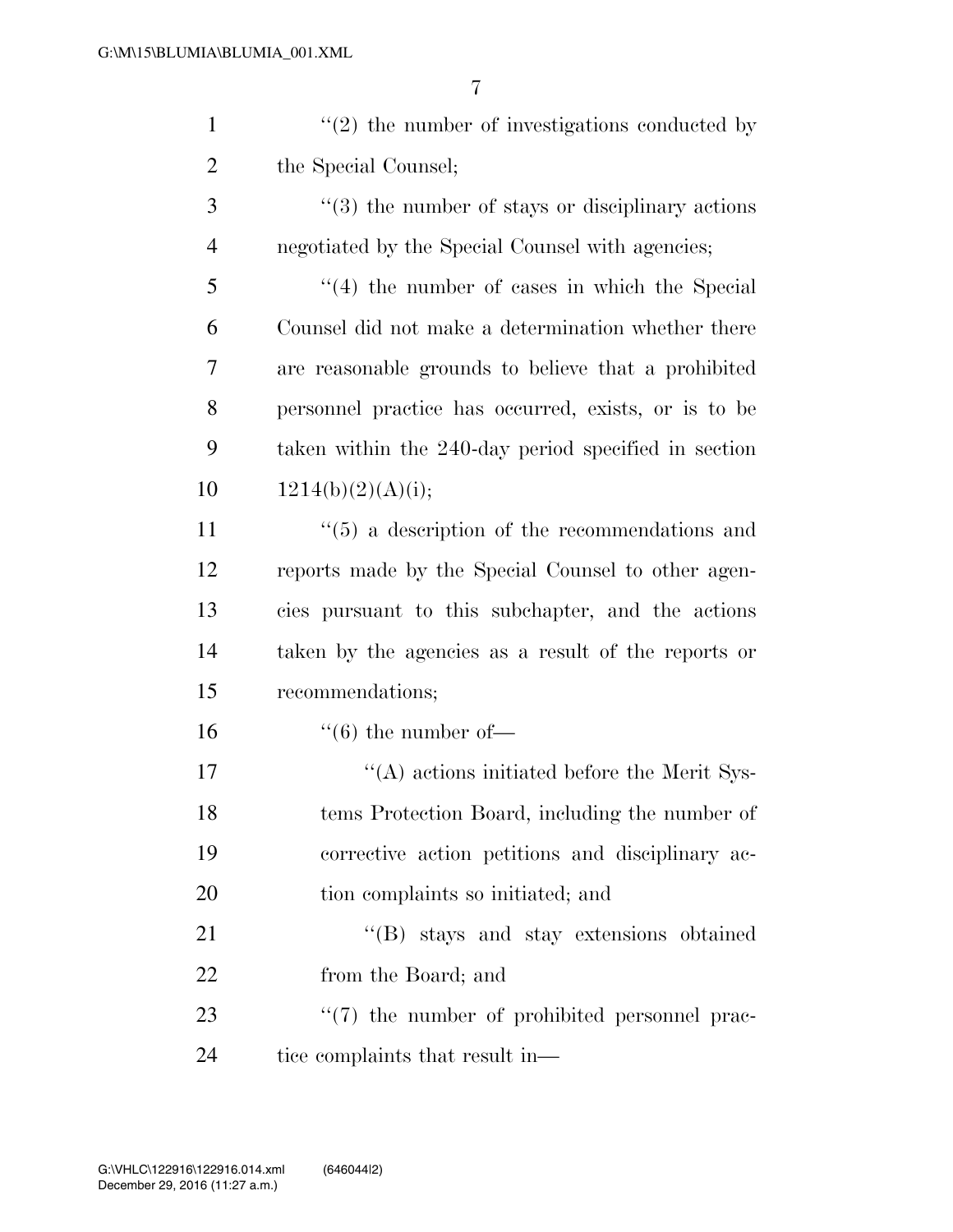| $\mathbf{1}$   | $\lq\lq$ a favorable action for the complain-              |
|----------------|------------------------------------------------------------|
| $\mathfrak{2}$ | ant, categorized by actions with respect to whis-          |
| 3              | tleblower reprisal cases and all other cases; and          |
| $\overline{4}$ | $\lq\lq (B)$ a favorable outcome for the complain-         |
| 5              | ant, categorized by outcomes with respect to               |
| 6              | whistleblower reprisal cases and all other cases.          |
| $\tau$         | "(b) The report required by subsection (a) shall in-       |
| 8              | clude whatever recommendations for legislation or other    |
| 9              | action by Congress the Special Counsel may consider ap-    |
| 10             | propriate.".                                               |
| 11             | (b) OSC PUBLIC INFORMATION.—Section $1219(a)(1)$           |
| 12             | of title 5, United States Code, is amended to read as fol- |
| 13             | lows:                                                      |
| 14             | $\lq(1)$ a list of any noneriminal matter referred         |
| 15             | to an agency head under section $1213(c)$ , together       |
| 16             | $with-$                                                    |
| 17             | $\lq\lq$ the applicable transmittal of the mat-            |
| 18             | ter to the agency head under<br>section                    |
| 19             | 1213(e)(1);                                                |
| 20             | "(B) any report from agency head under                     |
| 21             | section $1213(c)(1)(B)$ relating to such matter;           |
| 22             | "(C) if appropriate, not otherwise prohib-                 |
| 23             | ited by law, and with the consent of the com-              |
| 24             | plainant, any comments from the complainant                |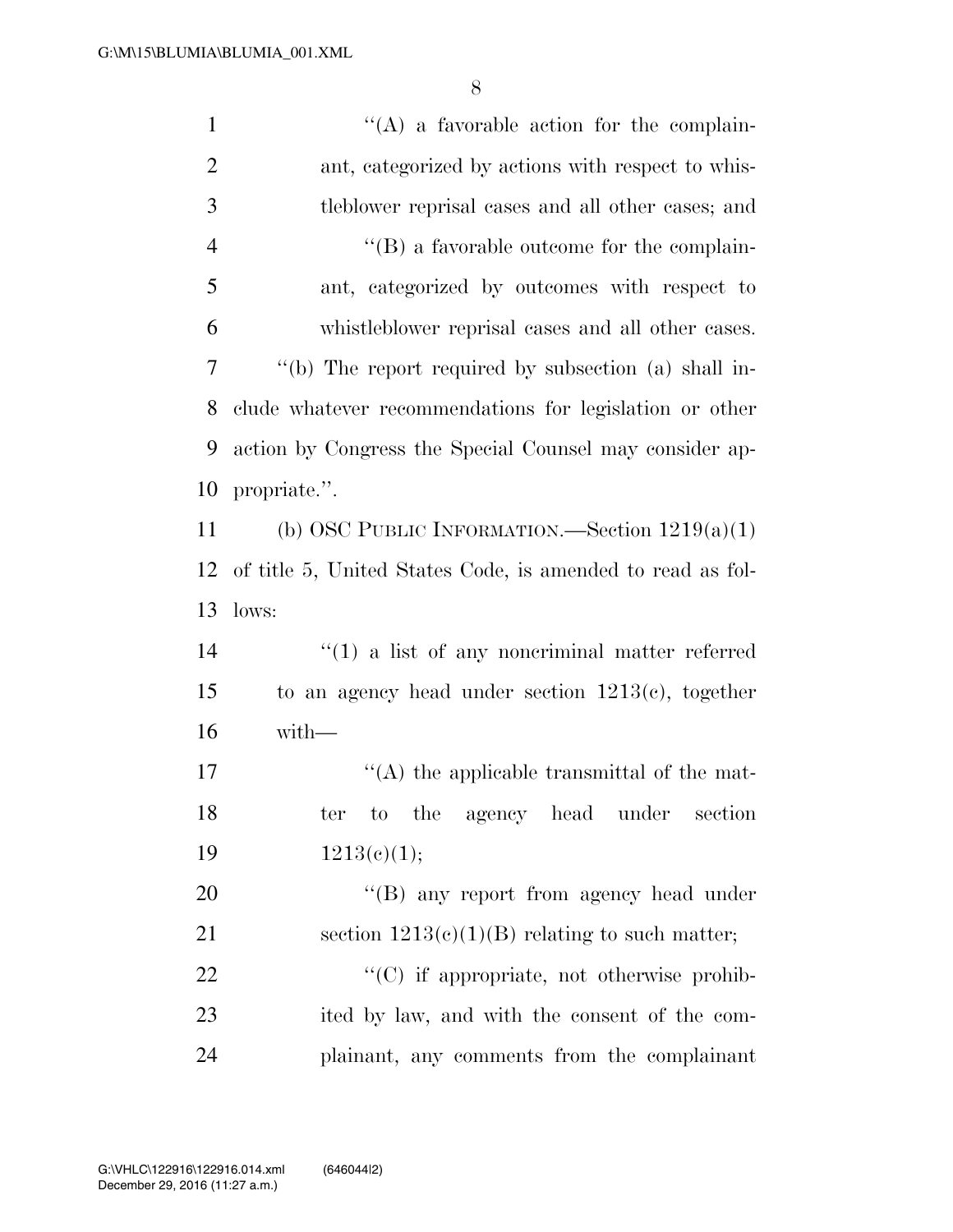1 under section  $1213(e)(1)$  relating to the matter; and

 ''(D) the Special Counsel's comments or recommendations under section 1213(e)(3) or (4) relating to the matter;''.

#### **SEC. 7. ESTABLISHMENT OF SURVEY PILOT PROGRAM.**

 (a) IN GENERAL.—The Office of Special Counsel shall design and establish a survey pilot program under which the Office shall conduct, with respect to fiscal years 2018 and 2019, a survey of individuals who have filed a complaint or disclosure with the Office. The survey shall be designed to gather responses from the individuals for the purpose of collecting information and improving cus- tomer service at various stages of the review or investiga- tive process. The results of the survey shall be published in the annual report of the Office.

 (b) SUSPENSION OF OTHER SURVEYS.—During fiscal years 2018 and 2019, section 13 of Public Law 103–424 shall have no force or effect.

#### **SEC. 8. PENALTIES UNDER THE HATCH ACT.**

 (a) IN GENERAL.—Section 7326 of title 5, United States Code, is amended to read as follows:

### **''§ 7326. Penalties**

 ''An employee or individual who violates section 7323 or 7324 shall be subject to—